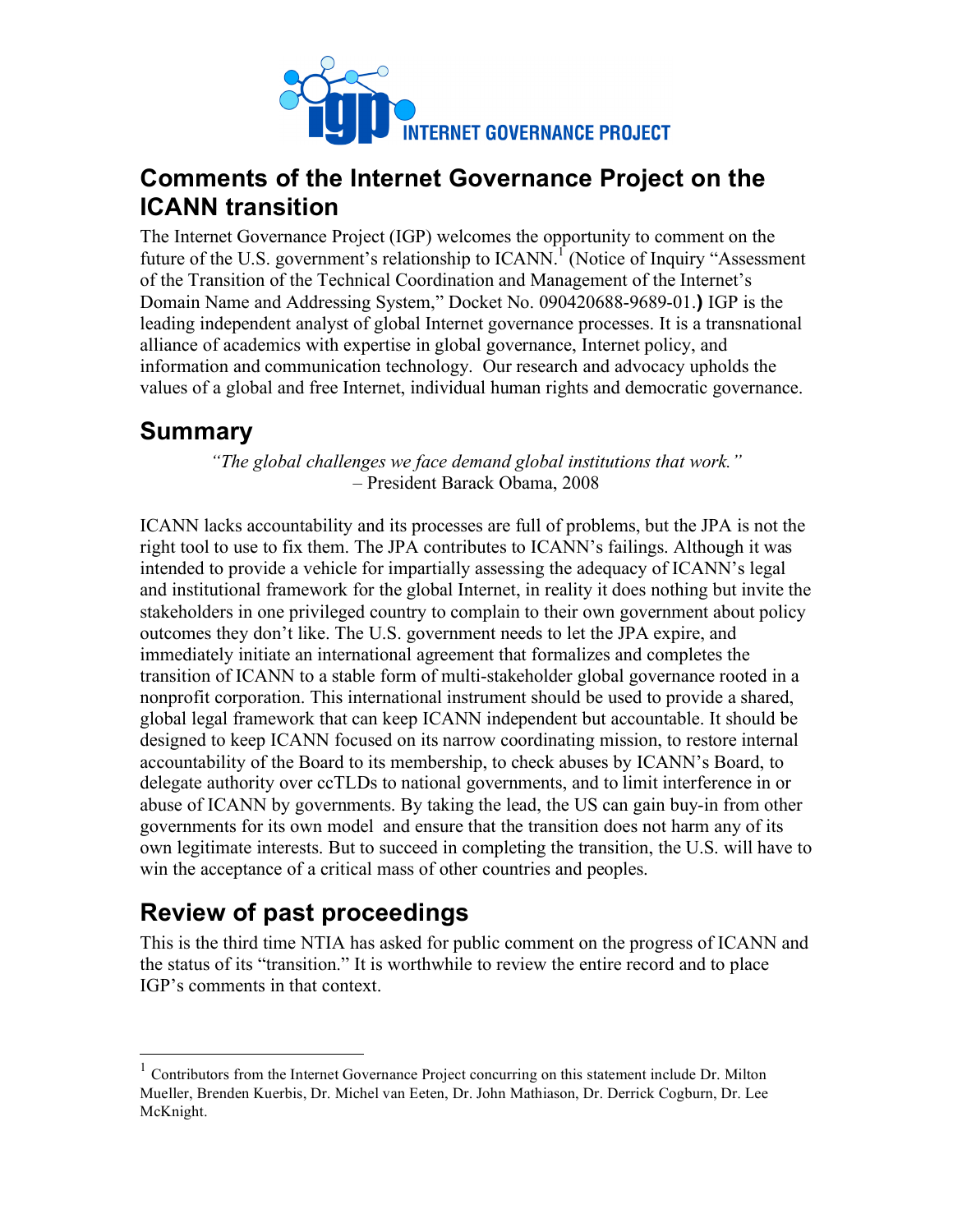In your 2006 proceeding, IGP led an international campaign to remind the U.S. Commerce Department that "The Internet's value is created by the participation and cooperation of people all over the world…therefore no single Government should have a pre-eminent role in Internet governance." This message received strong support both inside and outside the U.S., with hundreds of individuals and organizations expressing support for it in your proceeding.

In that proceeding, as in the current one, DoC asked whether the White Paper principles were still relevant. IGP affirmed that the four White Paper principles were still relevant, as did most other comments. We noted that the problems with ICANN center on the implementation of the principle of "private, bottom-up coordination:" We pointed out that U.S. unilateral supervision of ICANN is inconsistent with that principle. We also called for adding two new principles: a formal recognition of the importance of freedom of expression as a constraint on ICANN's action, and a commitment to some form of external accountability. As milestones for a new agreement, we asked that ICANN be expected to recognize and implement those two new principles.

The 2006 proceeding led to a shift in the format of U.S. oversight, from the original Memorandum of Understanding to a "Joint Project Agreement." This seems to have been a way of recognizing the demand for a more autonomous ICANN that would eventually move to a situation where no JPA was necessary. Unfortunately, free expression was not formally recognized as a relevant principle of the new JPA, but accountability was.

In your 2008 mid-term review of the JPA, we commended ICANN on its progress in transparency and contended that external accountability is still the main problem with ICANN. We called for expiry of the JPA but proposed to replace it with "new forms of accountability rooted in the global Internet community." Five (5) specific reforms were proposed that could be undertaken by Sept, 2009 as *condition* for release from JPA:

- a. Enable a vote of no confidence by ICANN's Supporting Organizations
- b. Execute the GNSO reforms proposed by the London School of Economics report
- c. Reform the Independent Review Process to follow the recommendations of the OneWorld Trust report
- d. Support a staff/secretariat for the Board that is independent of the one maintained by ICANN's CEO
- e. Perform a bi-annual "soft" review of ICANN using the UN Internet Governance Forum

#### **Where we stand now**

First, we note that none of the five accountability-related reforms called for in our midterm review comments have been implemented by ICANN. There is progress in only two of these areas: 1) ICANN has taken steps to reform the GNSO along the lines suggested by the LSE Report; and 2) ICANN's Presidential Strategy Committee has proposed (only a few days before the comment deadline) a slightly strengthened Independent Review Tribunal. None of these reforms are implemented yet, and there is, at the time of this writing, still a danger that the GNSO reforms could be undermined or derailed.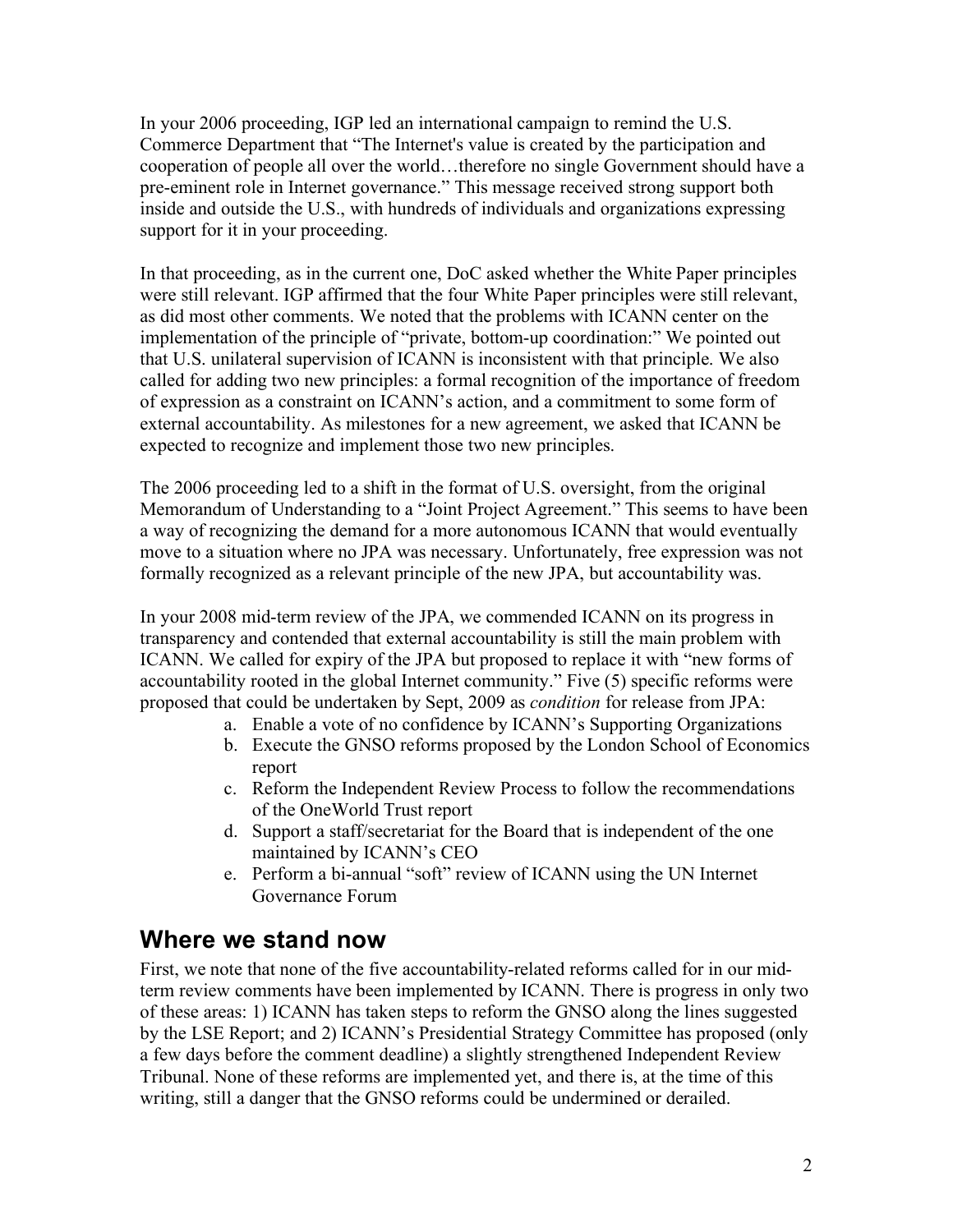Second, the current NOI asks once again whether the four principles from the 1998 White Paper are still appropriate, and also asks whether they been effectively integrated into ICANN's processes and structures. To this we answer: the principles are still appropriate, but ICANN's processes and structures still do not adequately deliver private, bottom-up policy making and coordination, and this problem is directly related to its lack of external accountability. (We discuss this in more detail in the "Diagnosis" section below)

Third, we still believe that a new principle regarding freedom of expression *must* be added to ICANN's mission. Such a principle constitutes an essential protection against possible abuses by a privatized ICANN or by governments impinging on ICANN. The nexus between freedom of expression and domain name and IP address management has grown in recent years, as is evident from the new gTLD process, which attempts to regulate the content of both the namespace and the websites using new TLDs, and by other recent developments.

Fourth, it is clear that most of the interest groups supporting an extension of the JPA are concerned not with the adequacy of ICANN's legal and institutional framework for the global Internet, but with policy outcomes they don't like. For example, trademark protection lobbyists are unhappy with the new gTLD proposal and oppose expiration of the JPA for that reason; some registrars are unhappy with its decisions about their competitors. Other comments in this proceeding view ICANN as an instrument of U.S. national security policy, when in fact it is supposed to be responsible for the global public interest and accountable to the entire Internet community. This indicates to us that the JPA process is inherently broken as a method of improving the framework under which ICANN operates.

## **Diagnosis**

Clearly, the persistent problems still center on accountability and the bottom up principle. On that dimension ICANN is not improving. Its policy making processes are still too makeshift and unstable. There is no clear, well-established division of responsibility between the bottom up policy making organs (the Supporting Organizations and Advisory Committees) and the Board. The Board is all-powerful and too far removed from what should be its membership. The bottom up process is little more than a chaotic, slow and reversible attempt to compete for the attention of the Board. Most participants perceive it as just one of many options for influencing the Board. Interest groups who do not get what they want from the bottom up process always try to reverse or alter the results by going directly to the Board. The Board contributes to this problem by repeatedly altering processes and outcomes with special arrangements. One example is the 2009 "Implementation Review Team" that gave one noisy stakeholder group the right to conduct their own policy making process after the official one was finished.

With so many issues and people bearing down on them, the Board relies increasingly on its professional staff to manage its information flow – which gives the policy staff enormous discretionary, unaccountable power over the outcome of policy and process disputes. One of the problems here is the oft-asserted distinction between policy *making*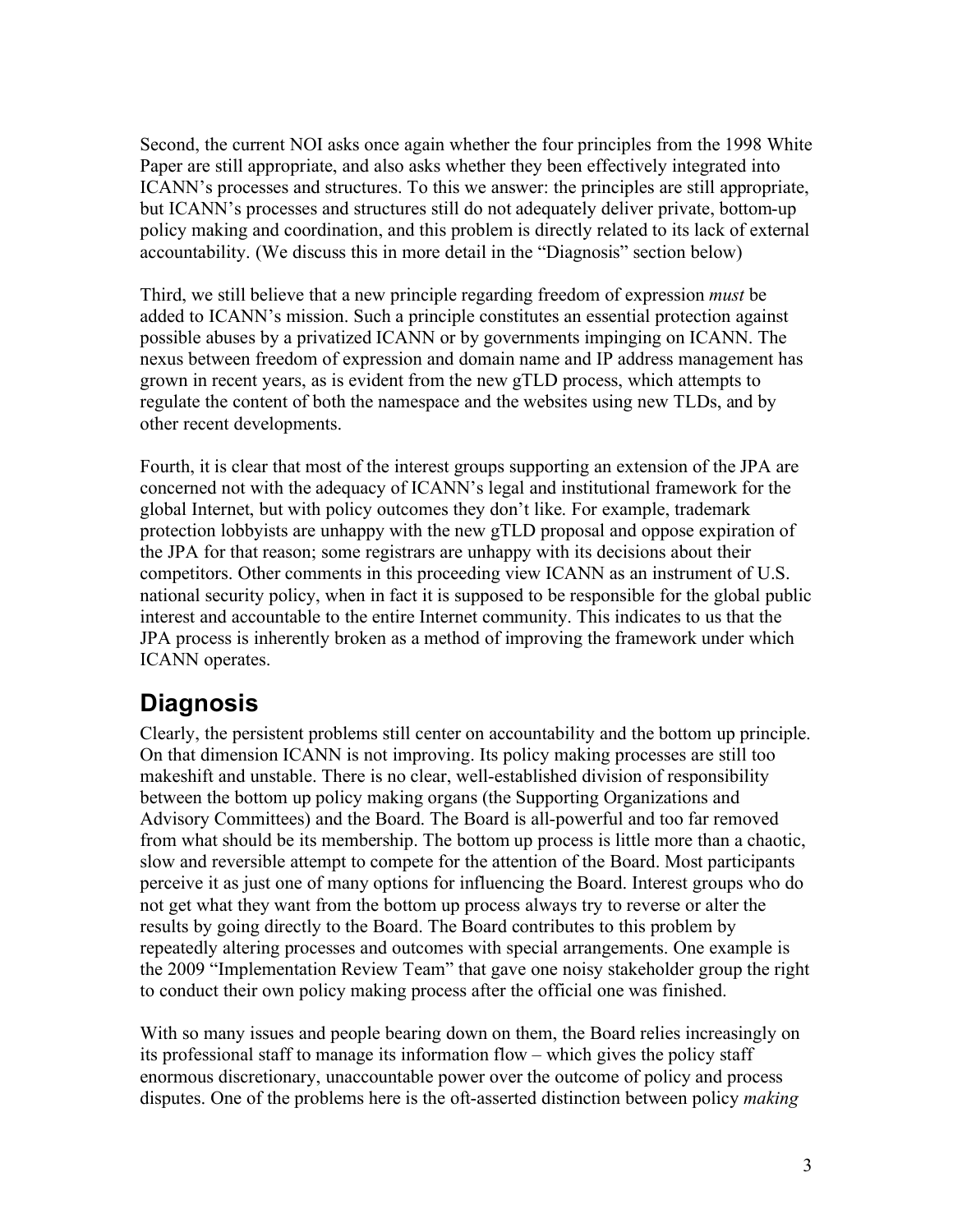(which is supposed to be done by representative organs on a bottom-up, consensus basis) and policy *implementation* (which is delegated to ICANN's professional staff). Too often, the concept of "policy implementation" becomes a process of "policy making" by staff and management. Staff policy making can be influenced by behind-the-scenes lobbying or even the policy staff's own views. This growing staff influence comes at the expense of the public stakeholders who are supposed to be shaping ICANN's processes.

With its growing staff and financial resources, the Board or its President can set the policy agenda from the top down, or manipulate and short-circuit the underlying "bottom-up" processes. Its financial resources can be used to lobby for its own interests on a global scale. The bottom up organs, the Supporting Organizations (SOs) and Advisory Committees, have increasingly overlapping areas of interest, yet have uncoordinated processes. As they compete for the attention of the Board with their own proposals and positions, the Board and staff attains absolute discretion as to which one it wishes to pay attention to. It can play them off against each other, eliminating accountability and making it impossible for any SO process to have a predictable result, even if it achieves some measure of consensus on its own terms. Additionally, organized industrial interests in the U.S. can always bypass those processes and go to the U.S. government, through the JPA renewal process, or to Congress to pressure ICANN.

Further, we note that while ICANN has not implemented any new accountability measures, its exploratory efforts to establish a legal presence outside the US confuses, and may worsen, its accountability deficit. The idea of an ICANN with multiple legal commitments to different jurisdictions undercuts the original idea of a global governance and coordination agency which served as the rationale for a private sector nonprofit in the first place.

Note that these criticisms of ICANN, while severe, are *not* arguments for retaining or extending the JPA. The JPA review and renewal process actually exacerbates the problems described above, by adding yet another layer of discretionary authority and another opportunity for venue-shopping. We note that public comments in this proceeding routinely confuse the expiration of the JPA with the complete independence of ICANN; they also, as noted above, tend to address policy preferences rather than structural issues and institutional design.

What accounts for these persistent problems with bottom up and accountability? In our view the answer is surprisingly straightforward. ICANN was incorporated under a specific legal framework (California Nonprofit Public Benefit Corporation law) with fairly good accountability features. The basic accountability framework of that law rests on the notion of a "Statutory Member." The California law's accountability measures and protections against abuses only apply to statutory members. Once ICANN detached nearly all of its participants from statutory member status after 1999, it basically cut itself off from the basic protections of the laws it was incorporated under. ICANN now claims to be accountable to anyone and everyone – and thus in reality, it is accountable to no one. If one believes that the membership provisions of California corporate law don't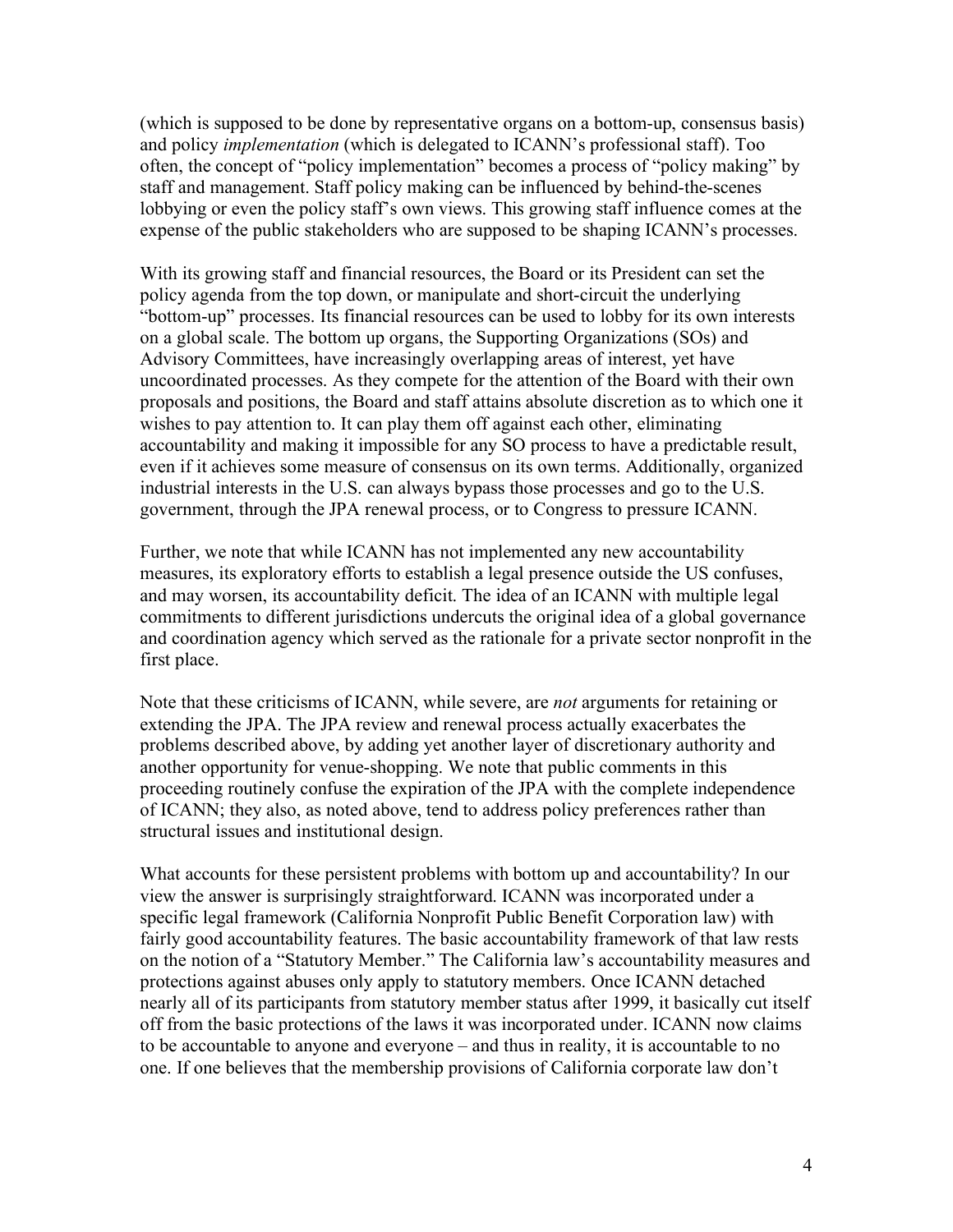scale to a global level, then either the membership issue must be cleared up, or another legal framework found.

# **Revising the Model**

Question 2 of the NOI asks whether transition to the private sector is still the most appropriate model. We think this question goes to the core of the problems with ICANN. The model was once appropriate, but it has been implemented so poorly that it is hardly recognizable. ICANN's detachment from the membership provisions of California Nonprofit Public Benefit Corporation especially undermines the original model. What has been missing is a legal framework with clear lines of accountability to real stakeholder/members.

IGP has from the beginning been a strong supporter of a global, nongovernmental model for the governance of critical Internet resources. The strategy of achieving global governance and coordination through private contractual approaches could still work, provided that the proper legal and institutional framework is in place. When governments privatized Post, Telegraph and Telephone monopolies, they invariably created legal and regulatory frameworks within which the privatized entity(ies) functioned. Likewise, nonprofit private sector entities were never meant to be detached completely from any membership and given free rein to define, on their own, complex structures of representation and participation.

ICANN's status as a public, global governance agency needs to be accepted and recognized. There should be lawful constraints on its mission and adequate checks on the potential for abuse of its authority. These should come from a formal international agreement initiated by the United States. This instrument should be seen not only as a way of checking or limiting abuses by ICANN itself, but also as a way of limiting interference in ICANN by governments (both foreign and the U.S.). Governments should be involved not as "oversight" authorities or "public policy makers" but as backers of a shared legal framework that maintains accountability and gives non-state actors a legal basis for settling important disputes.

An international agreement along these lines should have the following elements:

- The nongovernmental status of ICANN should be affirmed and formalized, as a protection against takeover by governments
- The sovereignty of national governments over ccTLDs should be formally recognized, and authority over their delegation ceded from ICANN to national governments using a formal, secure and verifiable process. The e-IANA concept, which allows recognized ccTLD managers to update their root zone entries directly, should be implemented.
- There should be a prohibition on using ICANN for content regulation; the instrument should also create a right of private parties to initiate legal challenges to ICANN actions on these grounds.
- The agreement should ensure the consistency of economic regulation of DNS and IP addressing with antitrust and nondiscriminatory trade principles (consistent with its current mandate to increase competition); here again, there